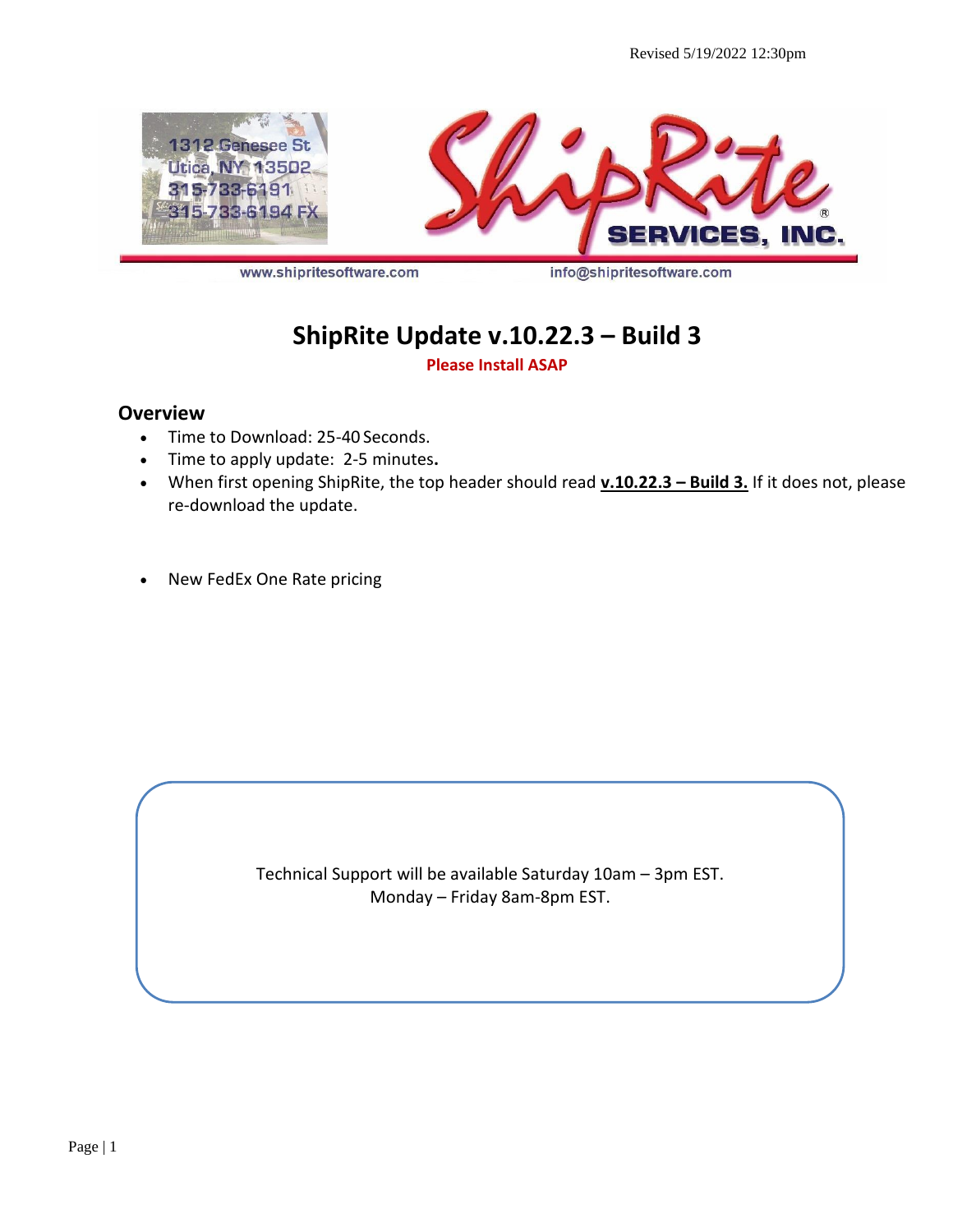### **Installation**

- 1. Backup your ShipRite database. You should be backing up DAILY. If you are not, please go to [www.shipritesoftware.com/FAQS](http://www.shipritesoftware.com/FAQS), download the "Backup ShipRite" instructions, and then apply the backup procedure.
- 2. The Update has to be done on the server computer with ShipRite closed on allother workstations.
- 3. On the server, from the main ShipRite screen, click on the EOD button. In the top right corner, click on the Program Updates button.

| Shiprite Global Connect  |                        |  |
|--------------------------|------------------------|--|
| EDIT<br>LABEL            | <b>PACKAGES ONLINE</b> |  |
| <b>Carrier Selection</b> |                        |  |

#### **If Program Update button does NOT work, go to the next page of this document to manually download the update!**

4. A ShipRite Updates status screen will display with information that the update is being downloaded. Depending on your internet speed, this can take a few minutes to complete. When done, a message will display informing you that the Update downloaded successfully. Close the screen and close out of ShipRite completely.

| Shiprite Updates                                                                                                                                                                                       |  | × |
|--------------------------------------------------------------------------------------------------------------------------------------------------------------------------------------------------------|--|---|
| Checking for Rate Updates, Standby                                                                                                                                                                     |  |   |
| Opening Internet connection<br>Connecting to Program Update Site<br>Downloading PN_SRupdate.upd to UPDATE.UPD, Please StandBy<br>Update Downloaded Successfully - Restart ShipRite to Apply the Update |  |   |
| Close                                                                                                                                                                                                  |  |   |

- 5. After closing ShipRite, open it right back up from the desktop shortcut. During the initial startup, a message will appear stating the Program Update has been located. Click YES to install the update.
- 6. If an updated version of the ShipRiteNet 4.5 module needs to be installed, a prompt willcome up to install it. Follow the prompts to install it aswell.
- 7. After the installation is completed, start ShipRite back up from your normal icon. The first time ShipRite is started up, the software will go through a loading procedure. This isnormal.

#### **The update is now completed.**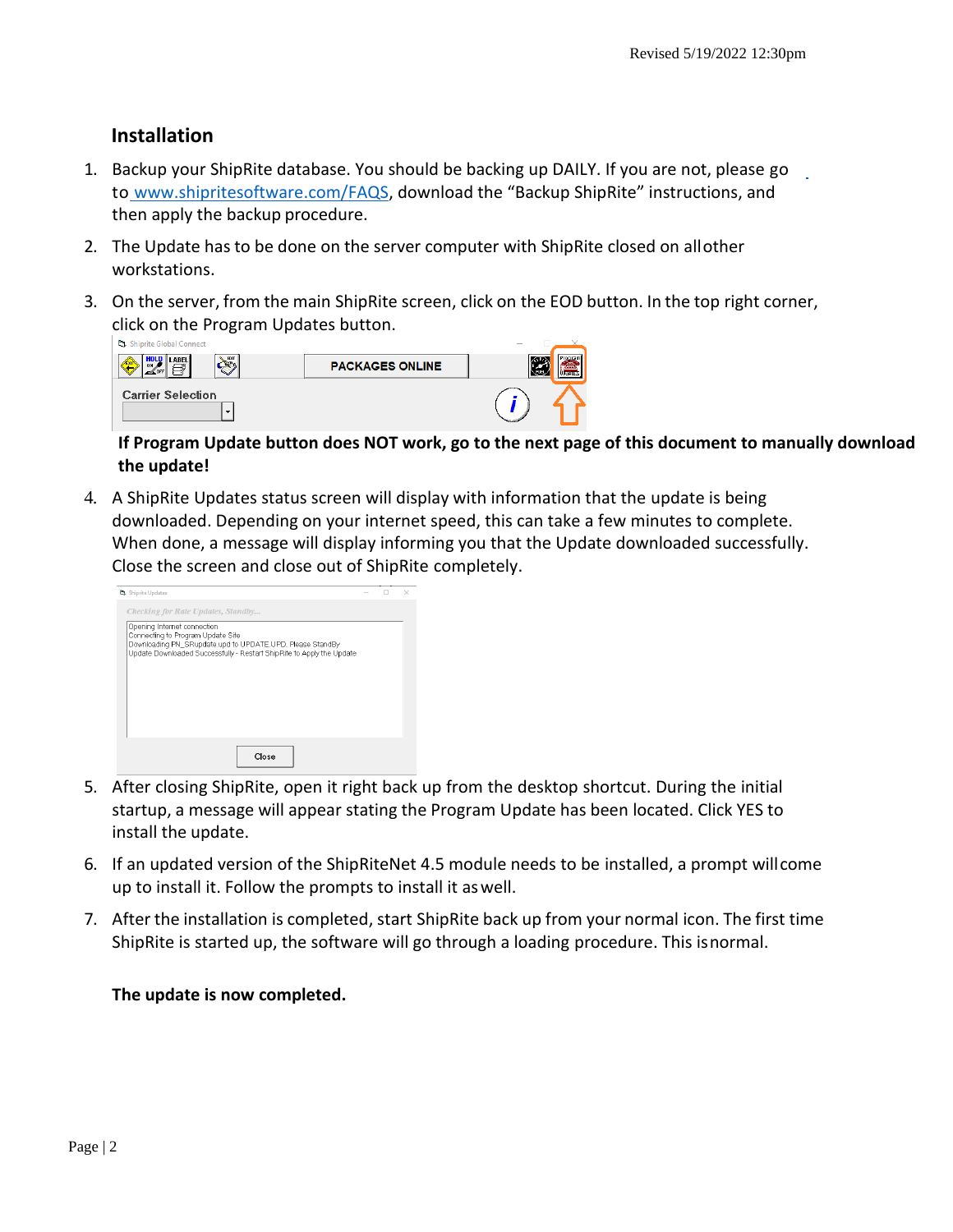#### **If Program Update button fails to download the update:**

It's possible that a firewall or anti-virus software blocks the Program Update from being downloaded. If that is the case follow these instructions:

- 1. Click **[<<HERE>>](http://support.shipritesoftware.com/ShipRite_Updates/Update_10.22.3-3.exe)** to manually download the update.
- 2. SAVE to your desktop. Double click on the file name: Update\_10.22.3-3.exe
- 3. Click NEXT to start the loading process, then FINISH to complete the installation.
- 4. If a message comes up to install the SAP Crystal Reports Runtime Engine, follow prompts to install.
- 5. If you receive prompts that the ShipRiteNet 4.5 module needs to update, go ahead and click YES and continue until done. Click CLOSE when done. If prompted to Repair or Remove, select Repair.
- 6. Start the ShipRite Program from the normal icon. You may get a message that X number of Database fields were added. This is normal. You will be required to restart the program again.
- 7. At this point start up ShipRite on the workstations.

Once the ShipRite Main Menu screen pops up, you are updated.

#### **Workstations**

After the server is updated, start ShipRite on any additional workstation that is present.

The first time ShipRite is started up on a workstation, a popup message may appear to install the "SAP Crystal Reports Runtime Engine" on each workstation if not already installed. Follow prompts on screen to install.

Start ShipRite back up.

If the ShipRiteNet 4.5 module needs to be updated on the workstation, a popup message will appear ("Failed to Load ShipRiteNet 4.5 module"). Press YES on that pop-up dialog and follow prompts on the screen to install the current ShipRiteNet module.

**If prompted to repair or remove ShipRiteNet4.5, select Repair.**